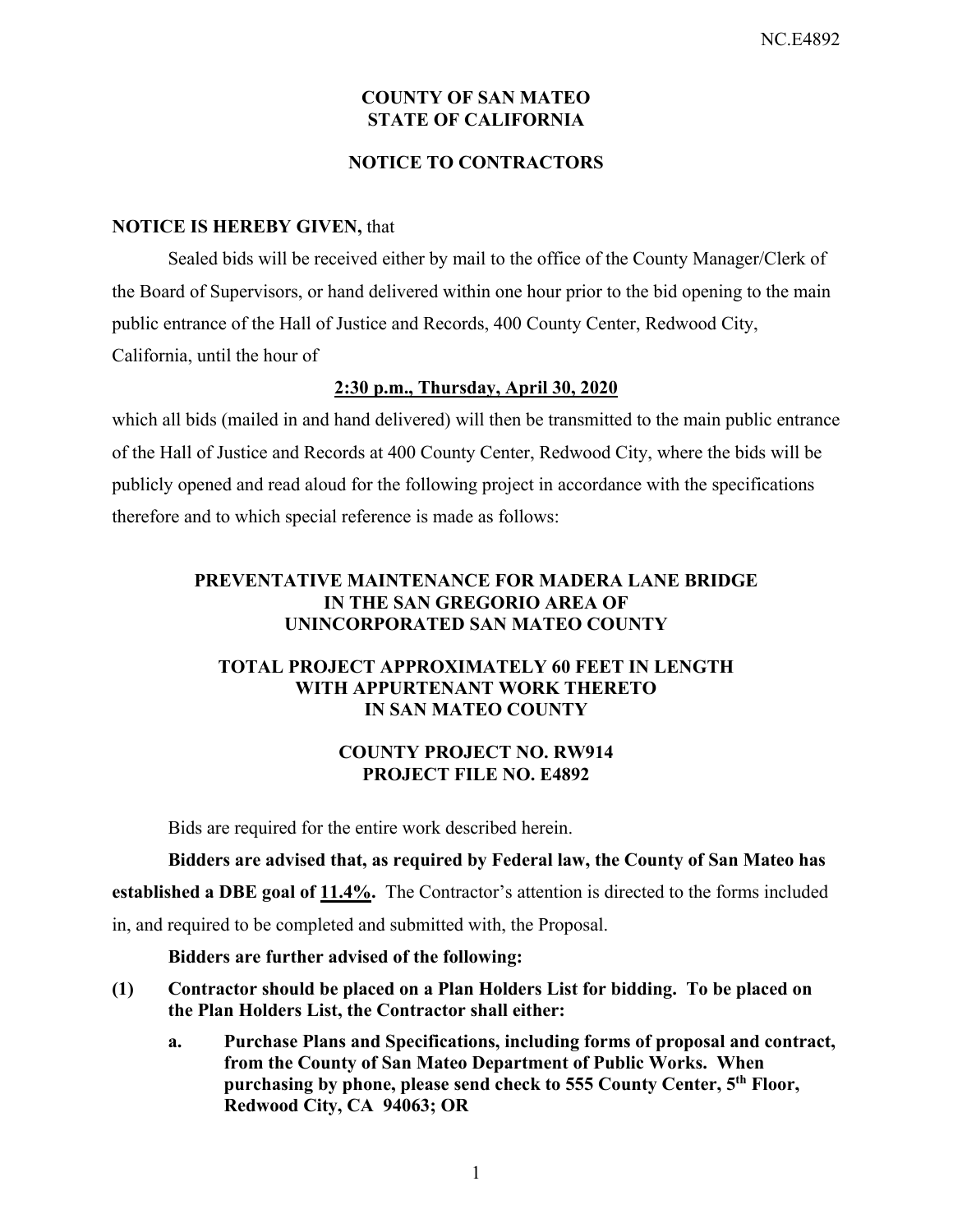**b. Complete and sign the following Plan Holder's Affidavit and return to the County by fax at (650) 361-8220. The Contractor is advised that the table should be received by the County no later than three (3) working days prior to the bid opening date.**

| <b>Plan Holder's Affidavit</b>                                                                                       |       |                             |                    |  |  |
|----------------------------------------------------------------------------------------------------------------------|-------|-----------------------------|--------------------|--|--|
| Preventative Maintenance for Madera Lane Bridge in<br><b>Project Title</b><br><b>Unincorporated San Mateo County</b> |       |                             |                    |  |  |
| Project No.                                                                                                          | E4892 | Project<br><b>Engineer:</b> | <b>Anthony Lum</b> |  |  |
|                                                                                                                      |       | Project<br><b>Manager:</b>  | <b>Anthony Lum</b> |  |  |
| 2:30 p.m., Thursday, April 30, 2020<br><b>Bid Open Date and Time:</b>                                                |       |                             |                    |  |  |
| <b>Company Name:</b>                                                                                                 |       |                             |                    |  |  |
| <b>Mailing Address:</b>                                                                                              |       |                             |                    |  |  |
| <b>Phone Number:</b>                                                                                                 |       | Fax<br>Number:              |                    |  |  |
| <b>E-mail Address:</b>                                                                                               |       |                             |                    |  |  |
|                                                                                                                      |       |                             |                    |  |  |
| (Name and Title of Authorized Representative of Bidder)                                                              |       |                             |                    |  |  |
| (Signature of Authorized Representative of Bidder)                                                                   |       |                             |                    |  |  |

- **(2) The Plan Holders List will be posted to the County of San Mateo's Public Works website two (2) working days prior to the bid open date.**
- **(3) It will be the Contractor's sole responsibility to ensure that they have received addendums,** *if any,* **which will be posted to the County of San Mateo's Public Works website on the same day issued. Said addendums will also be sent to all current plan holders and made available during purchase of Plans and Specifications.**
- **(4) Reference is made to Section 2-1.10, "Disqualification of Bidders," of the Standard Specifications. The Contractor's attention is directed in particular to the last sentence, which states, "Proposals in which the prices obviously are unbalanced may be rejected."**
- **(5) The Contractor's attention is directed to the importance of complying with the**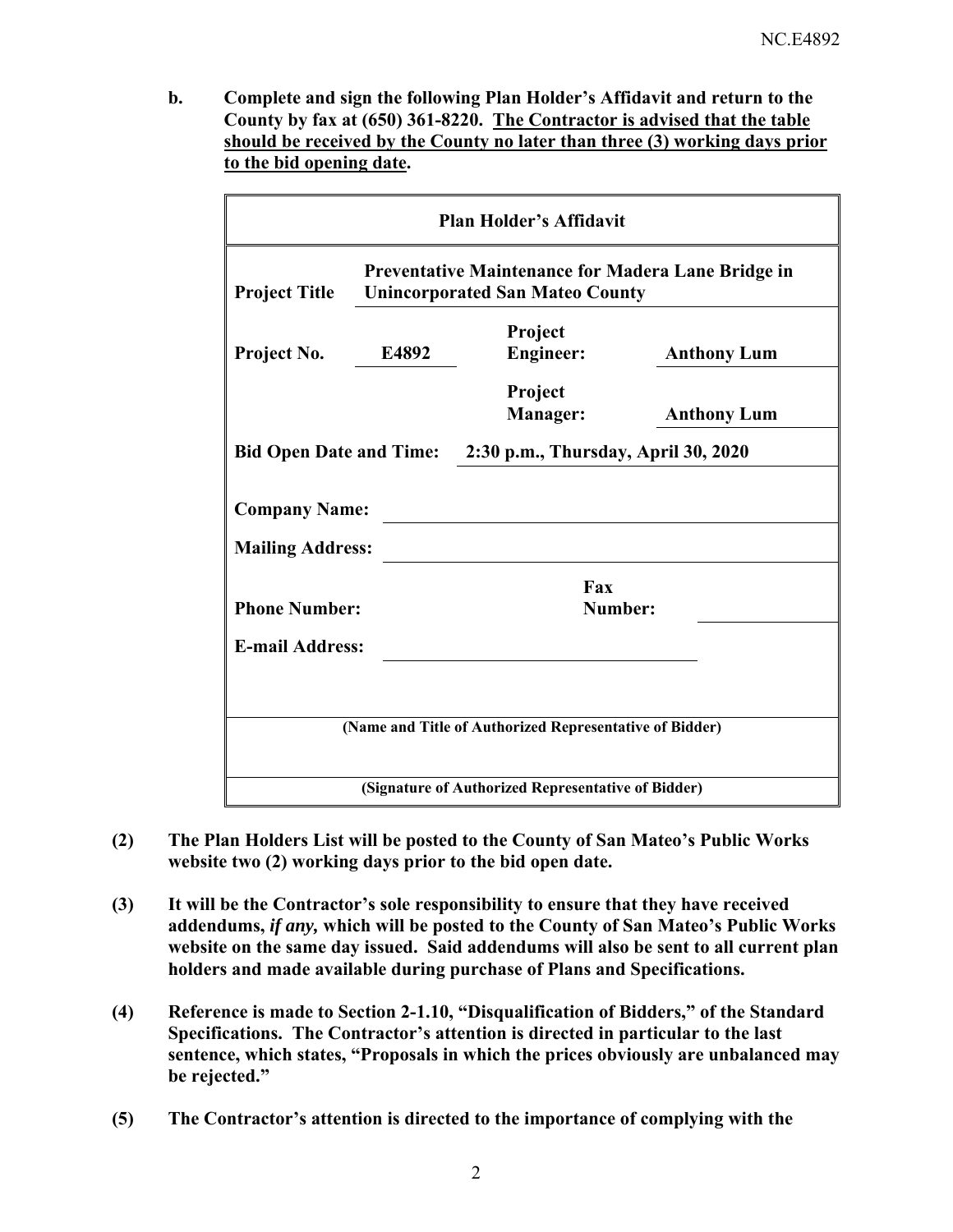## **provisions of Section 7-0.10, "Federal Forms, Posters and Data Required of Contractor During Construction," and Appendix B, "Pre-Construction Handout Packet for Federal-Aid Contracts," of these Special Provisions.**

The Public Works website will be updated as needed and can be accessed under the Departments tab found on the County of San Mateo website *(http://publicworks.smcgov.org).*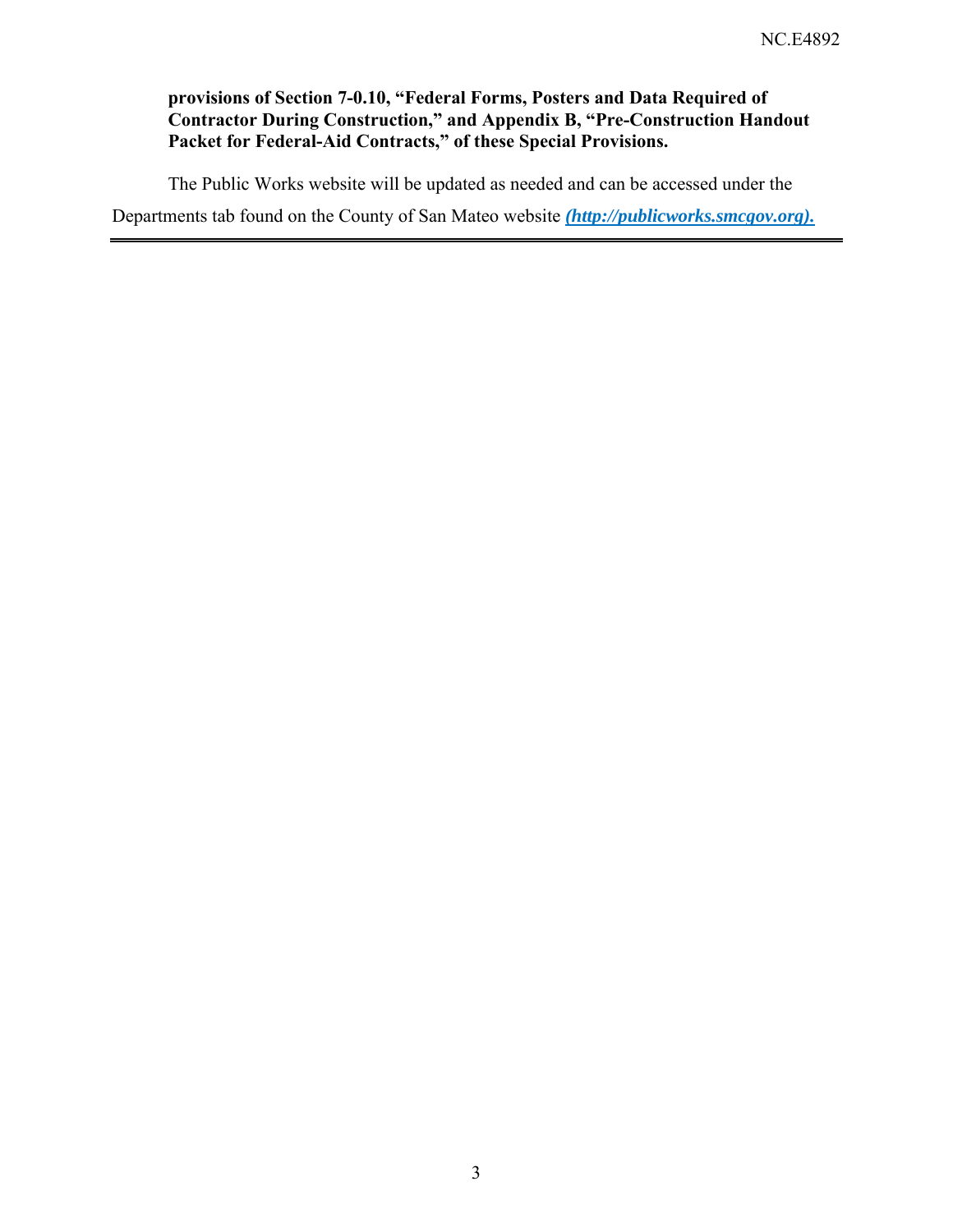### **ENGINEER'S ESTIMATE**

## **PREVENTATIVE MAINTENANCE FOR MADERA LANE BRIDGE IN THE SAN GREGORIO AREA OF UNINCORPORATED SAN MATEO COUNTY**

### **TOTAL PROJECT APPROXIMATELY 60 FEET IN LENGTH WITH APPURTENANT WORK THERETO IN SAN MATEO COUNTY**

## **FEDERAL-AID PROJECT NO. BPMP-5935(069) – SCHEDULE "A"**

| <b>Item</b><br>No. | <b>Section</b><br>No. | <b>Estimated</b><br>Quantity | <b>Unit of</b><br><b>Measure</b> | <b>Item</b><br><b>Description</b>                          |
|--------------------|-----------------------|------------------------------|----------------------------------|------------------------------------------------------------|
| $\mathbf{1}$       | $5 - 2$               | $\mathbf{1}$                 | EA                               | <b>Construction Project Information Sign</b>               |
| $\overline{2}$     | 11                    | 1                            | LS                               | Mobilization                                               |
| 3                  | $11 - 1$              | 1                            | LS                               | <b>Water Pollution Control</b>                             |
| $\overline{4}$     | $12 - 1$              | 1                            | LS                               | Maintaining Traffic                                        |
| 5                  | $15-3$                | $\mathbf{1}$                 | LS                               | Bridge Removal (Portion)                                   |
| 6                  | $15 - 4$              | 700                          | <b>SF</b>                        | Prepare Concrete Bridge Deck Surface                       |
| $\overline{7}$     | $15 - 5$              | 12                           | CF                               | <b>Remove Unsound Concrete</b>                             |
| 8                  | $15-6$                | $\overline{2}$               | EA                               | <b>Tree Removal</b>                                        |
| 9                  | 19-2 $(F)$            | 46                           | <b>CY</b>                        | <b>Structure Excavation (Bridge)</b>                       |
| 10                 | 19-3 $(F)$            | 29                           | <b>CY</b>                        | Structure Backfill (Bridge)                                |
| 11                 | 39                    | 20                           | <b>TON</b>                       | Asphalt Concrete (Type B, 1/2" Maximum,<br>Medium Grading) |
| 12                 | $51-2(F)$             | 33                           | <b>CY</b>                        | Structural Concrete, Bridge                                |
| 13                 | $51-3(S)$             | $\overline{4}$               | EA                               | <b>Erect Precast Prestressed Concrete Girder</b>           |
| 14                 | $51 - 4$              | 123                          | LF                               | Drill and Bond Dowel                                       |
| 15                 | $51 - 5$              | 37                           | <b>SF</b>                        | Repair Spalled Surface Area                                |
| 16                 | $51-6$                | 80                           | CF                               | Furnish Polyester Concrete Overlay                         |
| 17                 | 51-6 $(F)$            | 1280                         | <b>SF</b>                        | Place Polyester Concrete Overlay                           |
| 18                 | $51-6, 54-1$          | $\mathbf{1}$                 | LS                               | Public Safety Plan                                         |
| 19                 | $51 - 7$              | 12                           | CF                               | Portland Cement Concrete (Patch)                           |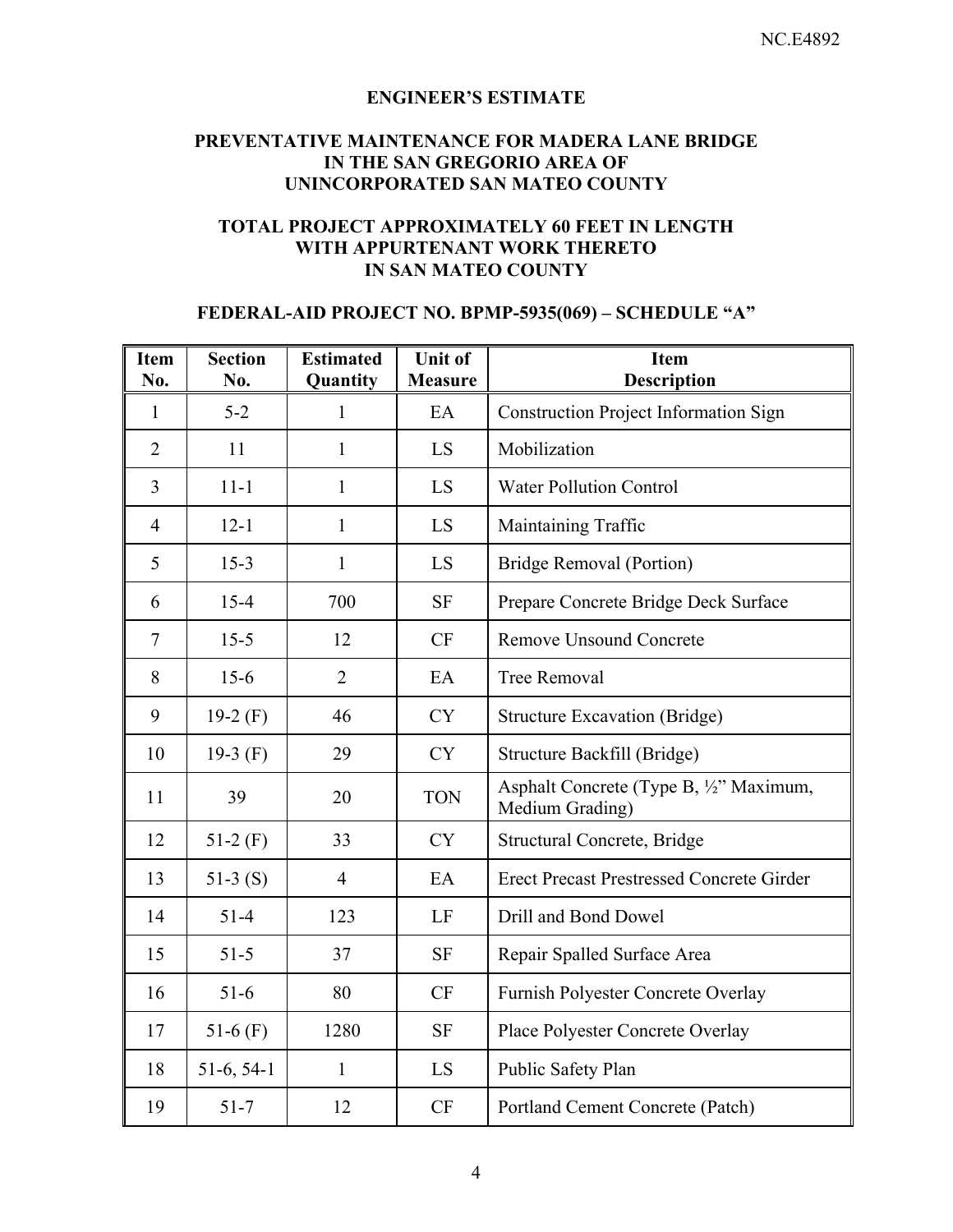| 20 | $52 - 1$<br>(S)(F) | 7,800 | LB | Bar Reinforcing Steel (Bridge)                    |
|----|--------------------|-------|----|---------------------------------------------------|
| 21 | $83-1$             | 90    | LF | Metal Beam Guard Railing                          |
| 22 | $83 - 2$<br>(S)(F) | 120   | LF | Metal Tube Bridge Railing                         |
| 23 | 100                |       | LS | <b>Construction Staking</b>                       |
| 24 | 105                | 200   | LF | Temporary Wildlife Exclusion Fence (Type)<br>ESA) |

#### **Engineer's Estimate of Costs for BPMP-5935(069): \$1,030,000**

(F) Final Pay Quantities - See Section 9-1.015, "Final Pay Items," of the Standard Specifications. (S) Specialty Items - As defined in Section 8-1.01, "Subcontracting," of the Standard Specifications.

(Note: Gaps in section numbering, above, indicate the Section is blank or does not apply.)

The foregoing quantities are approximate only, being given as a basis for the comparison of bids, and the County of San Mateo does not, expressly or by implication, agree that the actual amount of work will correspond herewith, but reserves the right to increase or decrease the amount of any class or portion of the work, or to omit any portion of the work, as may be deemed necessary or expedient by the Engineer.

Payment to the Contractor for materials furnished and work completed shall be made by the County in accordance with Section 9 of the "Special Provisions" portion of these Contract Documents. Pursuant to Section 22300 of the Public Contract Code, Contractor may, upon his request and at Contractor's expense, substitute equivalent securities for any moneys retained from such payment for the fulfillment of the Contract.

Pursuant to Section 1773 of the Labor Code, prevailing wage rates in the County have been established by the California Department of Industrial Relations, and copies are available in the office of the Director of Public Works. Said prevailing wage rates shall be made available to any interested party on request, and the successful Bidder shall post a copy of the wage rates at the job site. **The Contractor's attention is directed to Section 7-1,01A(2), "Prevailing Wage," of the Standard Specifications and the Federal Requirements section of these Special Provisions. More specifically, reference is made to section FR-2, "Federal Wage Rates (North County)".** 

**Additionally:**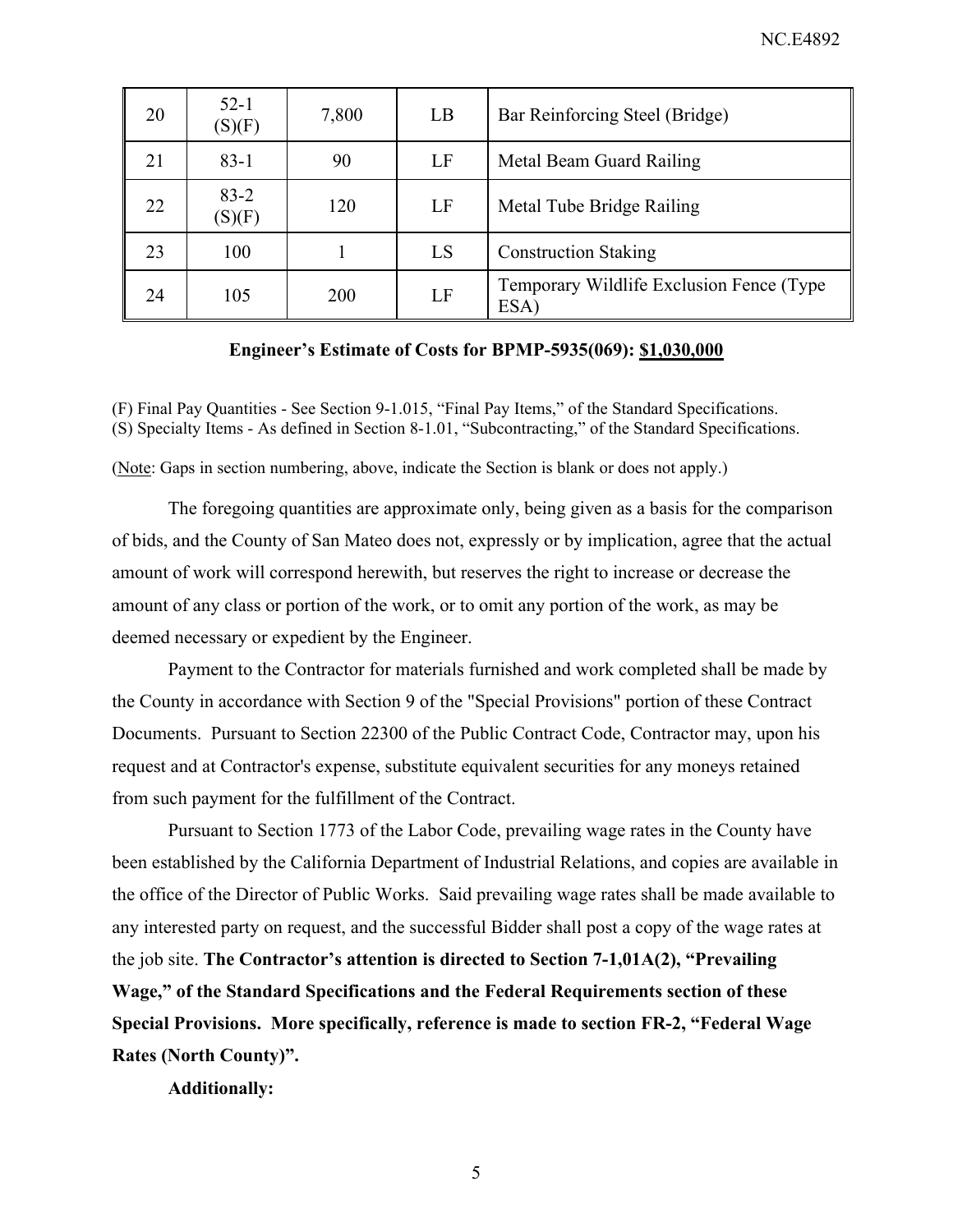**(1) When applicable, both Contractor and Subcontractor hereby agrees to pay not less than prevailing rates of wages and be responsible for compliance with all the provisions of the California Labor Code, Article 2-Wages, Chapter 1, Part 7, Division 2, Section 1770 et seq and Section 1810 et seq. A copy of the prevailing wage scale established by the Department of Industrial Relations is on file in the office of the Director of Public Works, and available at www.dir.ca.gov/DLSR or by phone at 415-703-4774. California Labor Code Section 1776(a) requires each contractor and subcontractor keep accurate payroll records of trades workers on all public works projects and to submit copies of certified payroll records upon request.** 

**(2) Pursuant to State Senate Bill SB 854 (Stat. 2014, chapter 28), effective January 1, 2015:** 

- **i. No contractor or subcontractor may be listed on a bid proposal for a public works project (submitted on or after March 1, 2015) unless registered with the Department of Industrial Relations pursuant to Labor Code section 1725.5 [with limited exceptions from this requirement for bid purposes only under Labor Code section 1771.1(a)].**
- **ii. No contractor or subcontractor may be awarded a contract for public work on a public works project (awarded on or after April 1, 2015) unless registered with the Department of Industrial Relations pursuant to Labor Code section 1725.5.**
- **iii. This project is subject to compliance monitoring and enforcement by the Department of Industrial Relations.**

Attention is directed to the Federal minimum wage rate requirements in the Contract documents for this Project. If there is a difference between the minimum wage rates predetermined by the Secretary of Labor and the general prevailing wage rates determined by the Director of the California Department of Industrial Relations for similar classifications of labor, the Contractor and subcontractors shall pay not less than the higher wage rate. The Department will not accept lower State wage rates not specifically included in the Federal minimum wage determinations. This includes "helper" (or other classifications based on hours of experience) or any other classification not appearing in the Federal wage determinations. Where Federal wage determinations do not contain the State wage rate determination otherwise available for use by the Contractor and subcontractors, the Contractor and subcontractors shall pay not less than the

6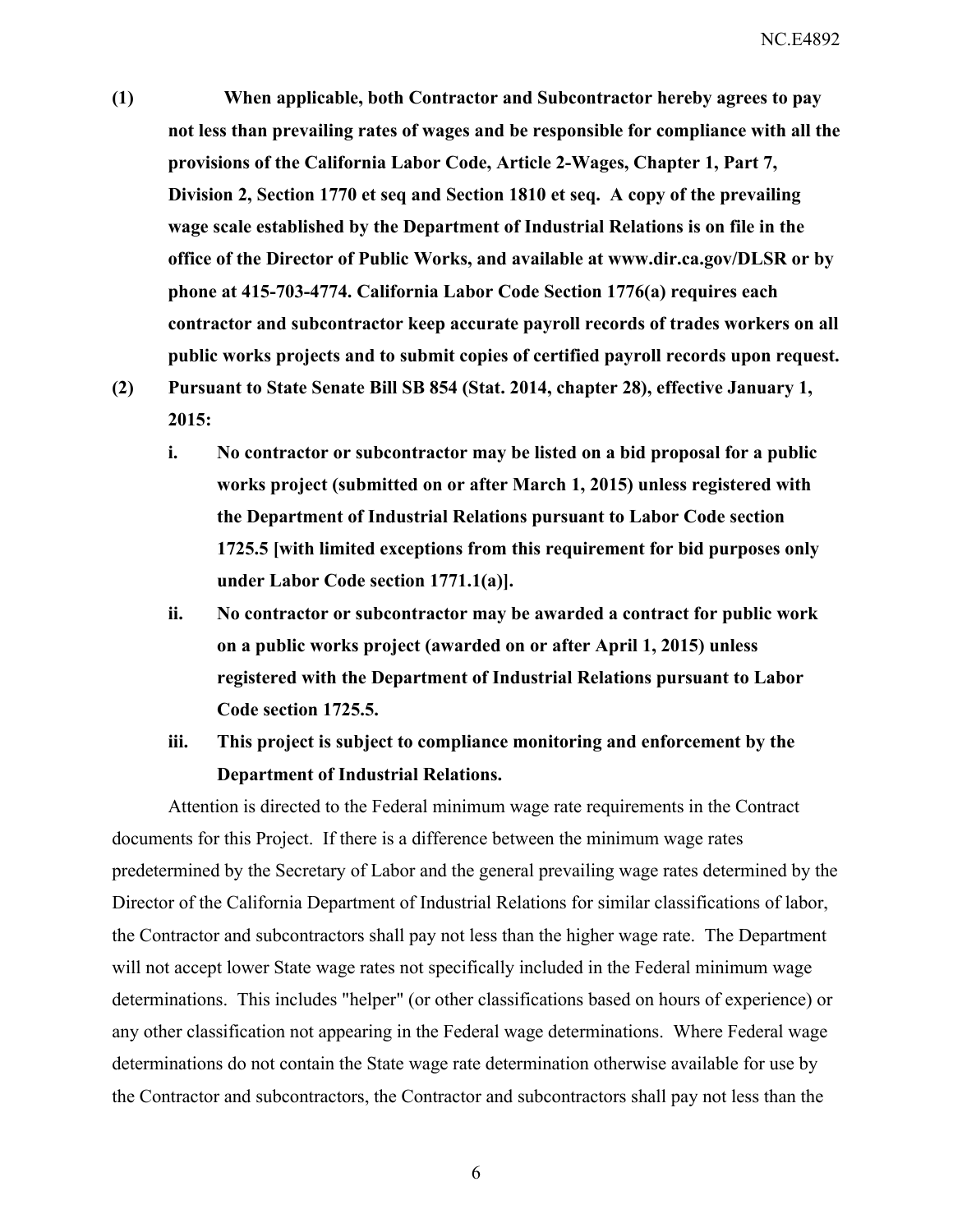NC.E4892

Federal minimum wage rate, which most closely approximates the duties of the employees in question.

The U.S. Department of Transportation (DOT) provides a toll-free "hotline" service to report bid rigging activities. Bid rigging activities can be reported 24 hours, 7 days a week, Telephone No. 1-800-424-9071. Anyone with knowledge of possible bid rigging, bidder collusion, or other fraudulent activities should use the "hotline" to report these activities. The "hotline" is part of the DOT's continuing effort to identify and investigate highway construction contract fraud and abuse and is operated under the direction of the DOT Inspector General. All information will be treated confidentially and caller anonymity will be respected.

Wage rates for overtime shall be paid at not less than one and one-half (1-1/2) times the above rates. Wage rates for Sundays and holidays shall be paid at not less than two (2) times the above rates.

The holidays upon which such rates shall be paid shall be all holidays recognized in the collective bargaining agreement applicable to the particular craft, classification, or type of worker employed on the Project.

It is the policy of the County that Contractors on public projects employ their workers and craftsmen from the local labor market whenever possible. "Local Labor Market" is defined as the labor market within the geographical confines of the County of San Mateo, State of California. Consistent with this policy, the Contractor is requested to employ craftsmen and other workers from the local labor market whenever possible to do so.

Each bidder shall submit with the bid, Certificates of Compliance and Intent on a form provided in the "Proposal" section of these Contract Documents, a certificate that bidder is in compliance with the provisions of the Equal Employment Opportunity Requirement of Executive Order 11246, Title VII of the Civil Rights Act of 1964, the California Fair Employment and Housing Act and any other federal, State and local laws and regulations relating to equal employment opportunity. With the execution of said certificates, bidder also agrees that bidder will maintain or develop and implement, during the course of the work concerned, a program of hiring and employment, conducted without regard to race, religion, color, national origin, ancestry, sexual orientation, or sex of the applicants. With this certification, bidder shall submit any and all information that may be required by the County in connection with the particular project.

Each bidder is hereby notified of the addition of Article 1.5 (commencing with Section 20104) to Chapter 1 of Part 3 of the Public Contract Code as said Article relates to resolution of

7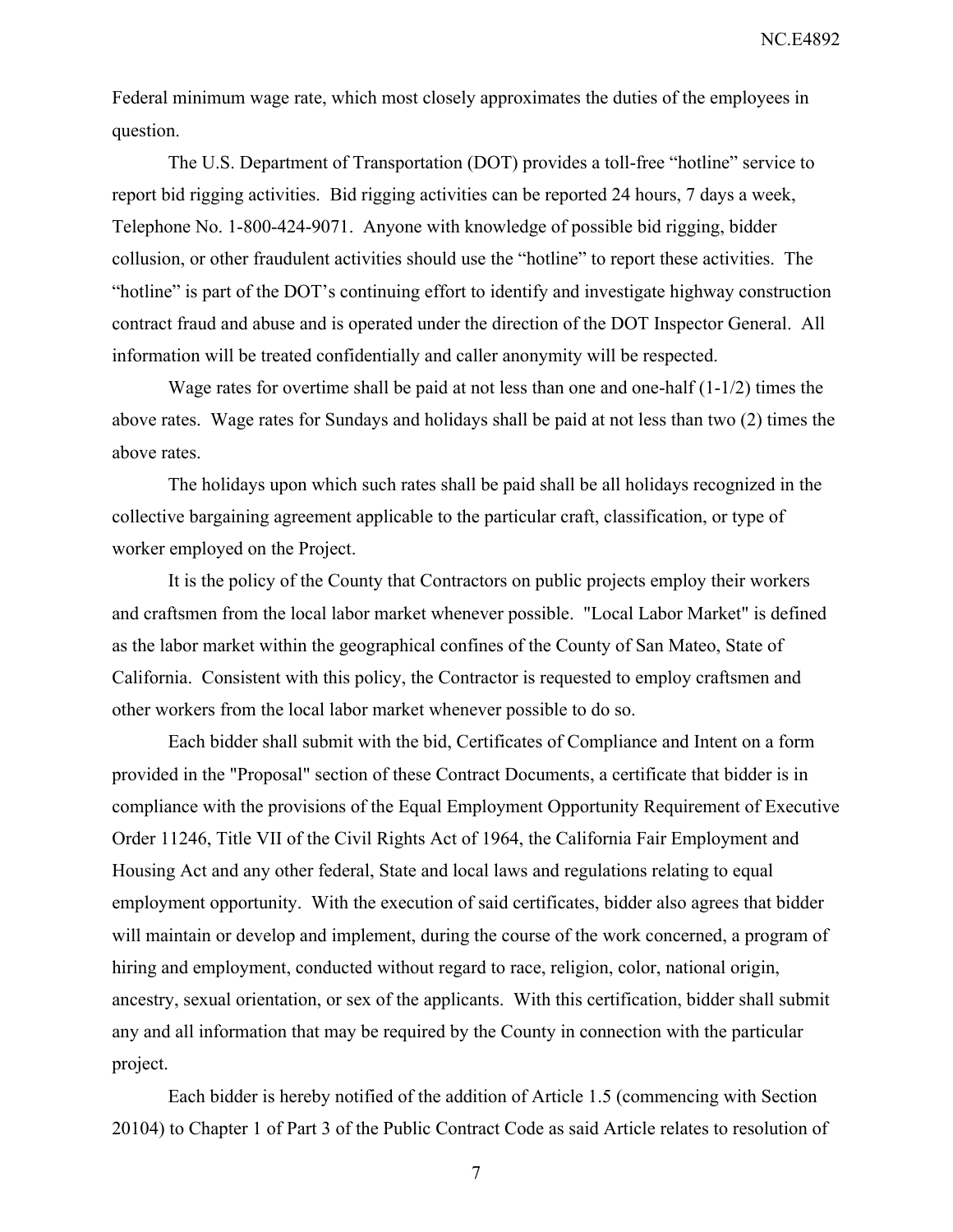construction claims, and to Section 3186 of the Civil Code, as amended January 1, 1999 with regard to stop notices and public entity's rights to retain monies in order to provide for that entity's reasonable cost of litigation. The bidder is further notified that all provisions of Article 1.5 of the Public Contract Code and Section 3186 of the Civil Code, as outlined above shall be considered as incorporated into and become an integral part of these specifications.

Questions relating to equal employment should be directed to the San Mateo County Department of Public Works, Equal Employment Opportunity Program, 555 County Center, 5<sup>th</sup> Floor, Redwood City, CA 94063-1665, telephone (650) 363-4100.

Plans and Specifications and forms of Proposal and Contract may be seen and obtained at the office of the Director of Public Works, 555 County Center, Redwood City, California, 94063-1665. Plans and specifications may be obtained for a:

#### **NON-REFUNDABLE FEE OF \$35.00 PER SET**

Additional technical questions should be directed to the office of the Director of Public Works, 555 County Center, Redwood City, California, 94063-1665, telephone (650) 363-4100.

The Contractor shall possess either a Class A License or a combination of Class C licenses that are applicable for the majority of the work at the time this contract is awarded. No Contract will be awarded to a Bidder who is not licensed as required by laws of the State of California.

The County of San Mateo reserves the right to reject any or all bids and/or waive any informalities or irregularities in any bid received.

Bidders may not withdraw their bid for a period of **FORTY-FIVE (45) DAYS** after the date set from the opening thereof.

> BY ORDER OF THE BOARD OF SUPERVISORS COUNTY OF SAN MATEO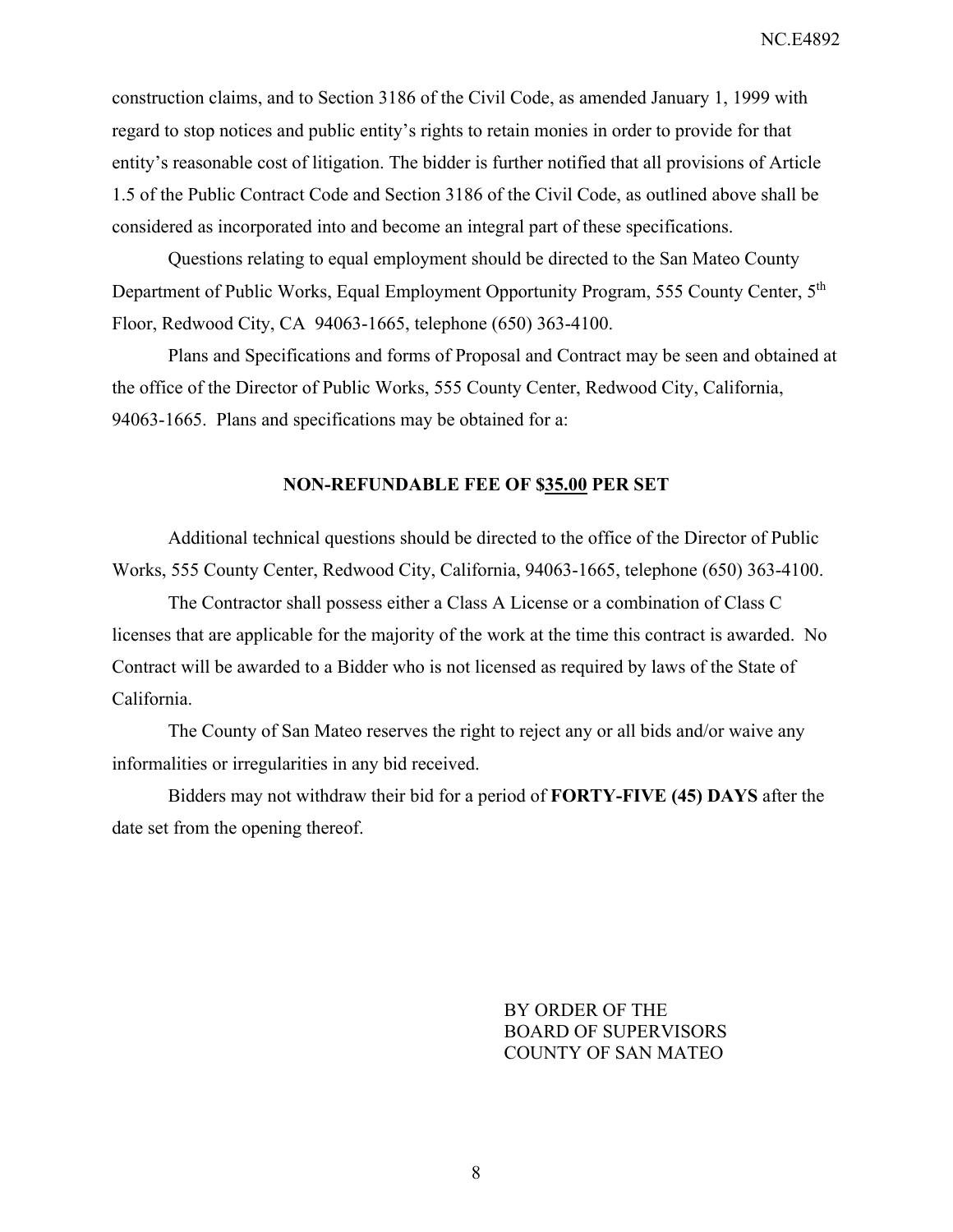**DATE: March 20 , 2020** 

**Michael Callagy, County Manager/ Clerk of the Board of Supervisors**